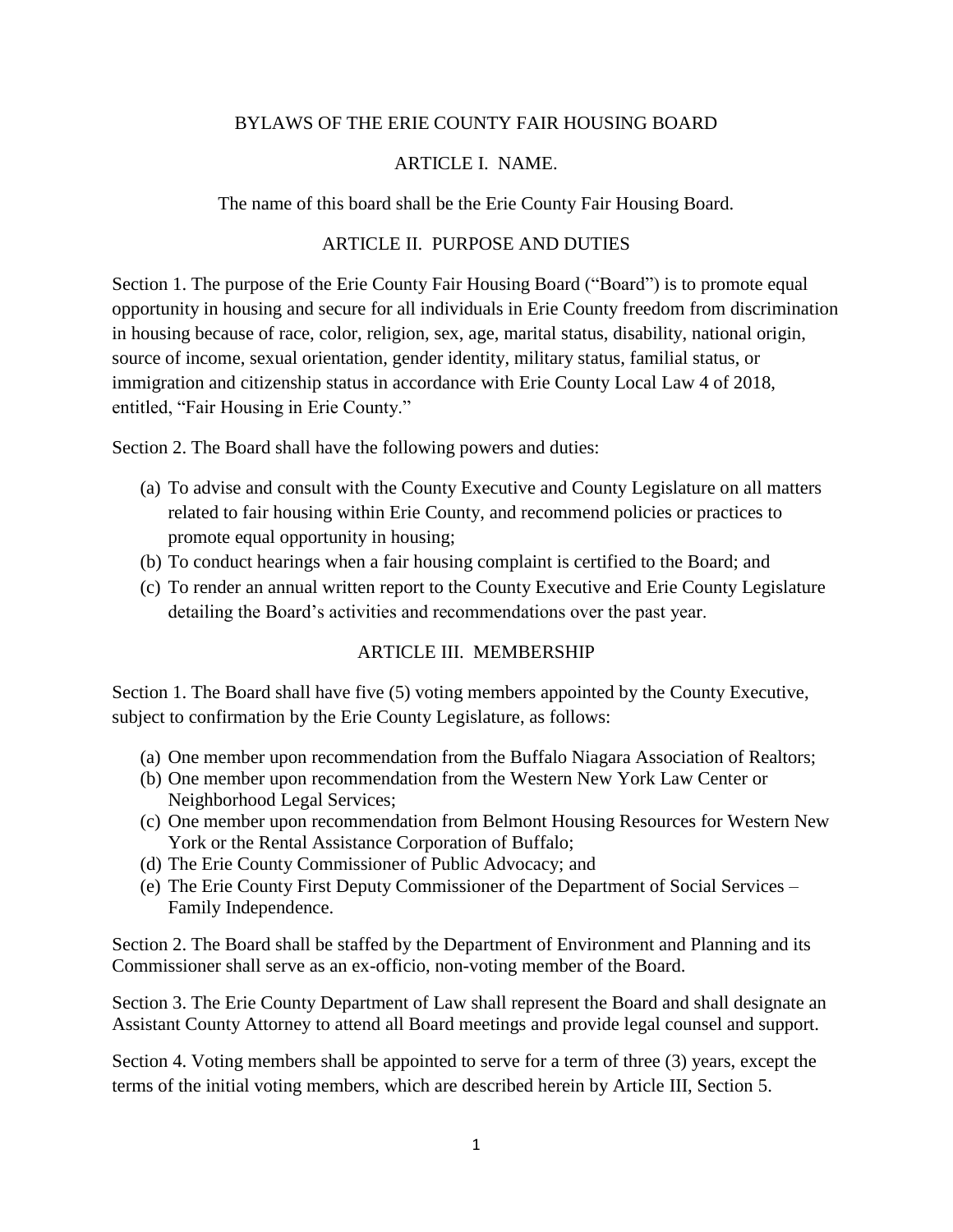Section 5. To establish the initial terms of members, during the inaugural meeting of the Board the members shall draw lots (or have a lot drawn for them if they are unable to attend) so that one member is assigned an initial term of one (1) year, two (2) members are assigned an initial term of two (2) years, and two (2) members are assigned an initial term of three (3) years. All subsequent terms shall be for a three-year period.

Section 6. No person shall serve more than two (2) consecutive three-year terms as a voting member on the Board, including the completion of a term of another voting member. Any previous member who has served such two (2) consecutive three-year terms shall not be eligible to serve again until two (2) years following the last date of the most recent of such consecutive terms served.

Section 7. Members of the Board shall serve without compensation.

Section 8. An individual member of the Board may not act in an official capacity except through the action of the Board.

Section 9. In the event a vacancy occurs prior to the expiration of a term, such vacancy shall be filled for the balance of such term in the same manner as members are appointed to full terms.

Section 10. A vacancy on the Board shall not impair the right of the remaining members to exercise all the powers of the Board.

Section 11. Members serve at the pleasure of the County Executive.

Section 12. Members of the Board shall be required to complete and file financial disclosures on an annual basis as required by Erie County Local Law No. 2 of 2018, as amended.

## ARTICLE IV. OFFICERS

Section 1. The Erie County Executive shall designate one of the Board members as Chairperson.

Section 2. The Board shall elect from among its members a Vice-Chairperson, Secretary, and such other officers as it deems necessary.

Section 3. The Chairperson shall preside over all public hearings and meetings of the Board. The Chairperson shall produce and submit a report of all activities of the Board to the County Executive and Clerk of the Erie County Legislature.

Section 4. The Vice-Chairperson shall assist the Chair in executing the Board's duties. The Vice-Chairperson, in the absence of the Chairperson, shall carry out the responsibilities of the Chairperson.

Section 5. The Secretary will be responsible for taking roll, recording votes of the members at meetings and communication with groups that the members of the Board request come before the Board to comment. The Secretary will also be responsible for disseminating the minutes of the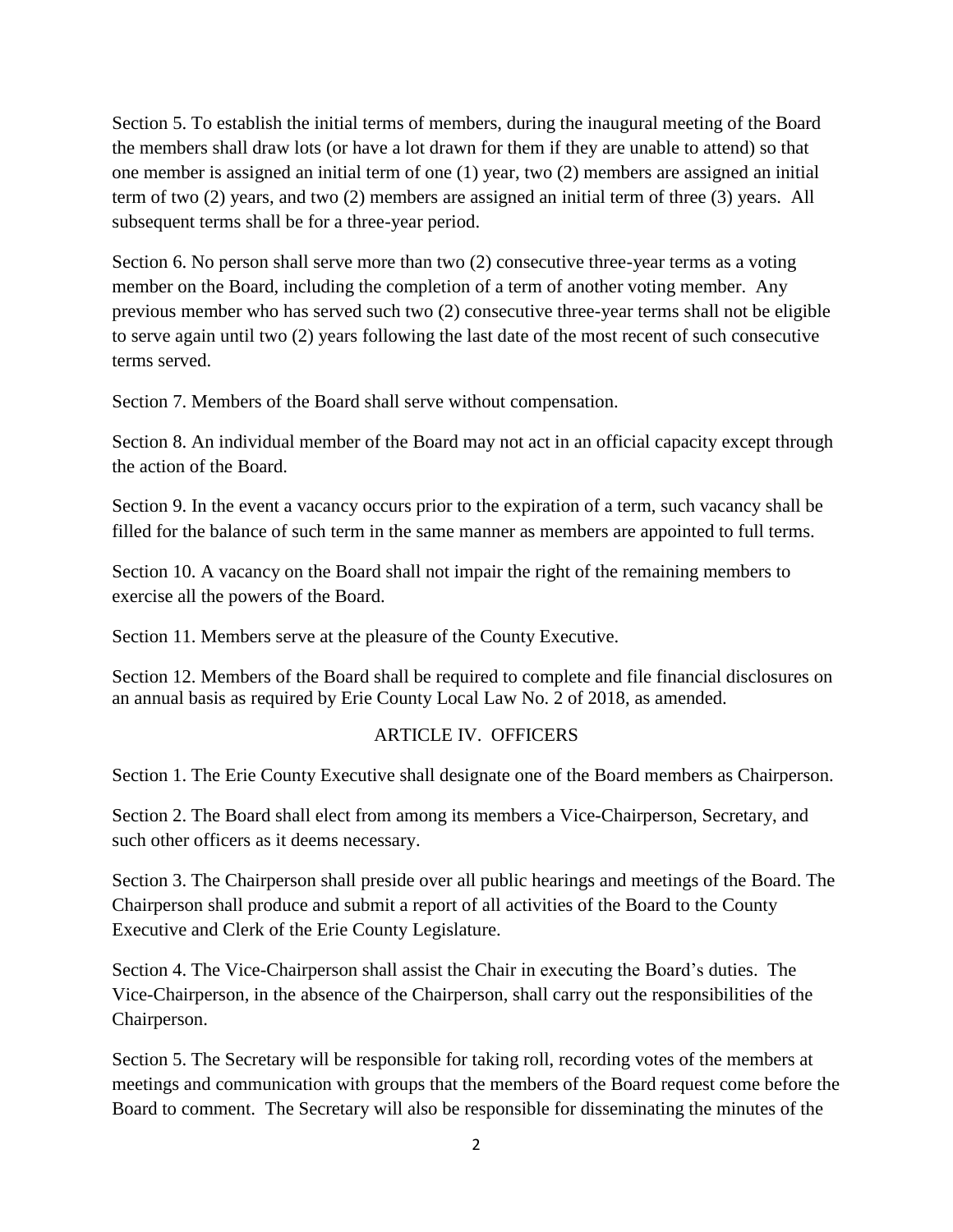meeting to Board members and assisting the Chairperson of the Board to produce an annual written report. The Secretary shall monitor compliance with New York State open meeting requirements. The Secretary shall, in the absence of the Chairperson and Vice-Chairperson, carry out the responsibilities of the Chairperson.

Section 6. All Board officers shall serve a term of one year. A person may not serve as an officer in a designated position of the Board for more than three consecutive one-year terms. A person who has served as an officer for three consecutive terms is not eligible for re-election to that designated office until the expiration of two years after the last date of the person's service in that office. The Board may override the term limit provision for an officer by an affirmative vote of three members.

Section 7. A member may not hold more than one office on the Board at a time.

Section 8. All vacancies of the Board officers shall be filled at the next regular meeting.

# ARTICLE V. MEETINGS

Section 1. Meetings of the Board shall be held quarterly at a regularly scheduled date and time determined by the Board and said dates and times shall be posted on the official website of the County of Erie. The Board shall conduct its meetings in accordance with Article 7 of the New York State Public Officers Law.

Section 2. The Board shall convene to conduct hearings whenever a fair housing complaint is certified to the Board in accordance with the Erie County Local Law No. 4 of 2018. Following hearings, Board deliberations on whether to confirm or dismiss complaints are exempt from Open Meetings Law in accordance with §108(1).

Section 3. Three members of the Board shall constitute a quorum. A majority vote shall be required for any Board action.

Section 4. A notice of each scheduled meeting of the Board shall be given in writing by the Secretary, or a designee, to each member of the Board not less than four days prior to the date set for the meeting.

Section 5. Special meetings may be called by the Chairperson or by any three members of the Board.

Section 6. Time shall be set aside at the end of each meeting for public comment on issues relevant to the stated purpose and duties of the Fair Housing Board. Requests to comment can be made by filing such request with the Department of Environment and Planning at least five (5) business days prior to the Meeting of the Board. The Chairperson of the Board will determine the length of time granted for public comment during each meeting and will maintain order and decorum during the public comment period of the meeting. All comments made during the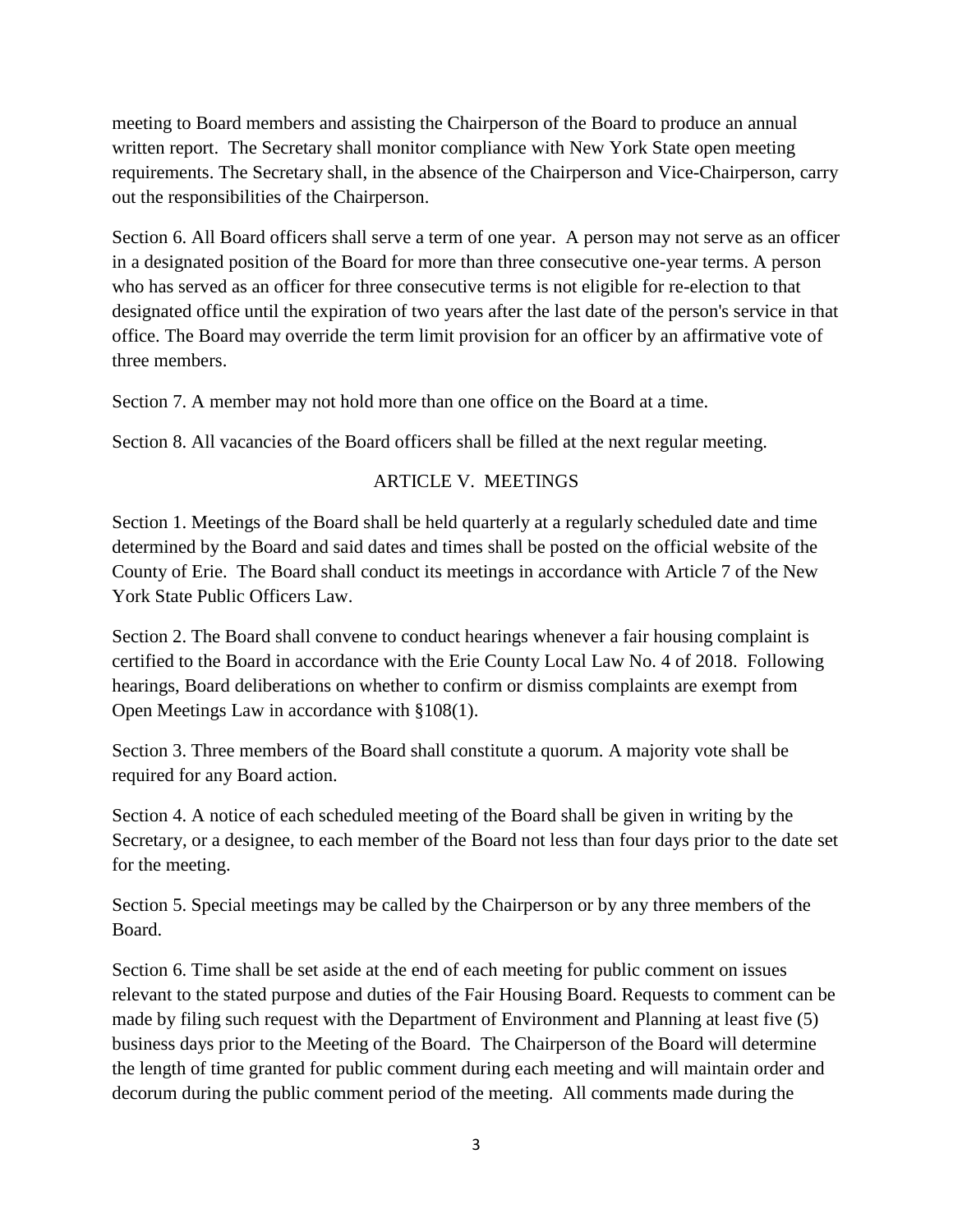meeting shall be directed to the Chairperson of the Board. If no such individuals or organizations have contacted the Department of Environment and Planning to request time to comment, the Board will forego the time for public comment at that meeting of the Board.

Section 7. Board meetings shall be governed by Robert's Rules of Order, newly revised, unless otherwise noted in these Bylaws.

Section 8. The Chairperson has the same voting privilege as any other member.

Section 9. The Clerk of the Erie County Legislature shall retain annual reports, and bylaws. The Department of Environment and Planning shall retain all other Board documents.

Section 10. The minutes of each meeting must include the vote of each member on each item before the Board and indicate whether a member is absent or failed to vote on an item.

Section 11. At each meeting, each member of the Board shall sign an attendance sheet which indicates that the member does not have a conflict of interest with any item on that agenda, or identifies each agenda item on which the member has a conflict of interest. Failure to sign the sheet shall result in the member being counted as absent and his or her votes not counted.

Section 12. A member who cannot attend a meeting must notify the Chairperson of the Board or the staff liaison of the reason for the absence at least 24 hours prior to the meeting to be considered an excused absence. If a member does not notify the Chairperson of the Board or the staff liaison prior to the scheduled meeting, that member's absence will be considered unexcused. Three unexcused absences by a member will be considered cause for removal of that member from the Board. The Chairperson of the Board, in his or her discretion, may make a formal request in writing to the County Executive for removal of that member.

#### ARTICLE VI. ANNUAL REPORTS

Section 1. The Board shall produce an annual written report detailing the Board's activities and recommendations over the past year.

Section 2. The report is to be filed with the Erie County Executive and the Clerk of the Erie County Legislature.

#### ARTICLE VII. HEARINGS

Section 1. The Board shall receive complaints of housing discrimination from Erie County, or its designee, when there is probable cause to believe a discriminatory act has occurred, as determined by the County, or its designee.